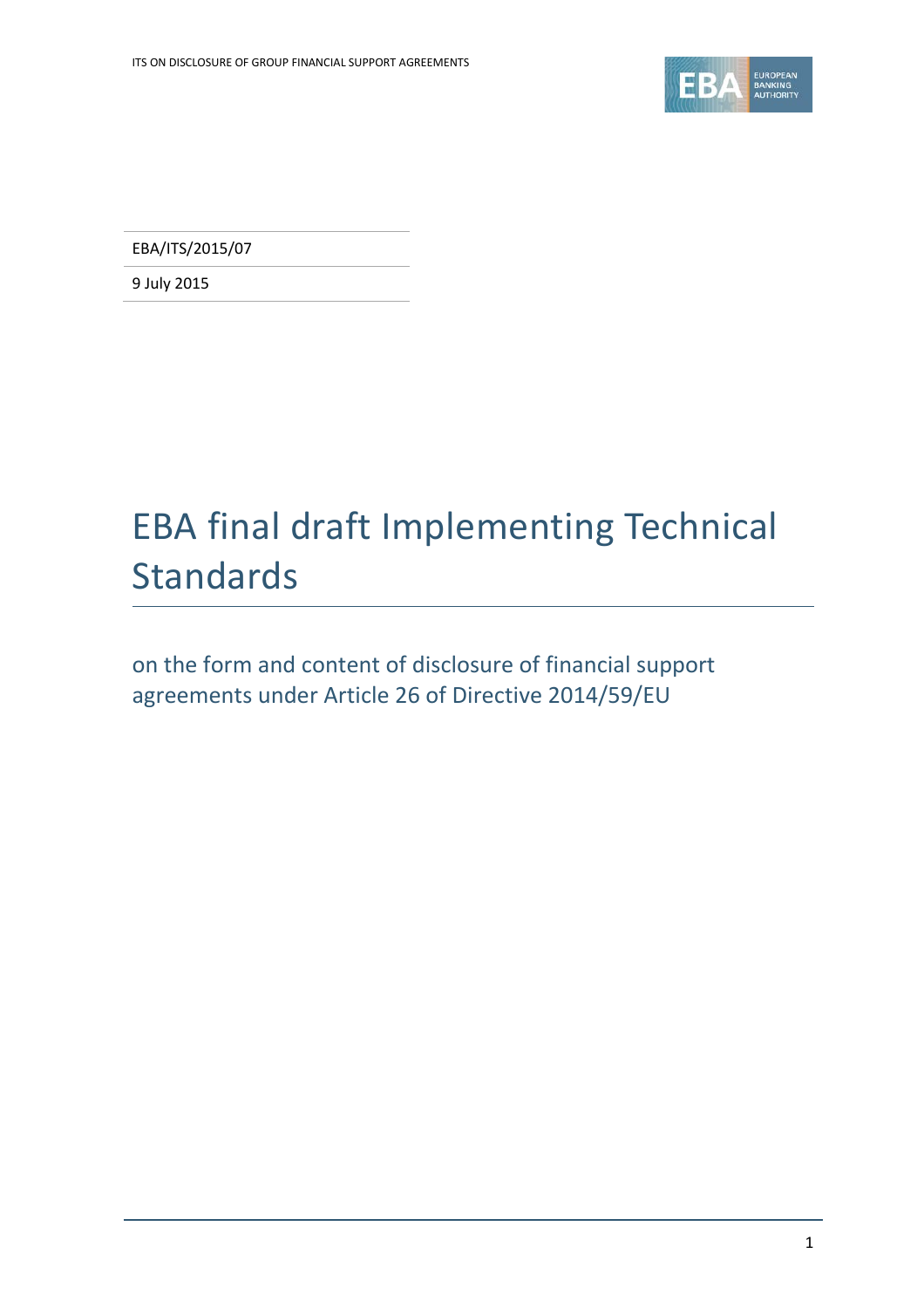

# **Contents**

### **Contents**

|     | 1. Executive summary                                                                                       | 3  |  |  |
|-----|------------------------------------------------------------------------------------------------------------|----|--|--|
|     | 2. Background and rationale                                                                                | 4  |  |  |
|     | 3. Final draft implementing technical standards on the disclosure of group financial support<br>agreements |    |  |  |
| 4.1 | Cost-benefit analysis/impact assessment                                                                    | 8  |  |  |
|     | 4.2 Feedback on the public consultation                                                                    | 10 |  |  |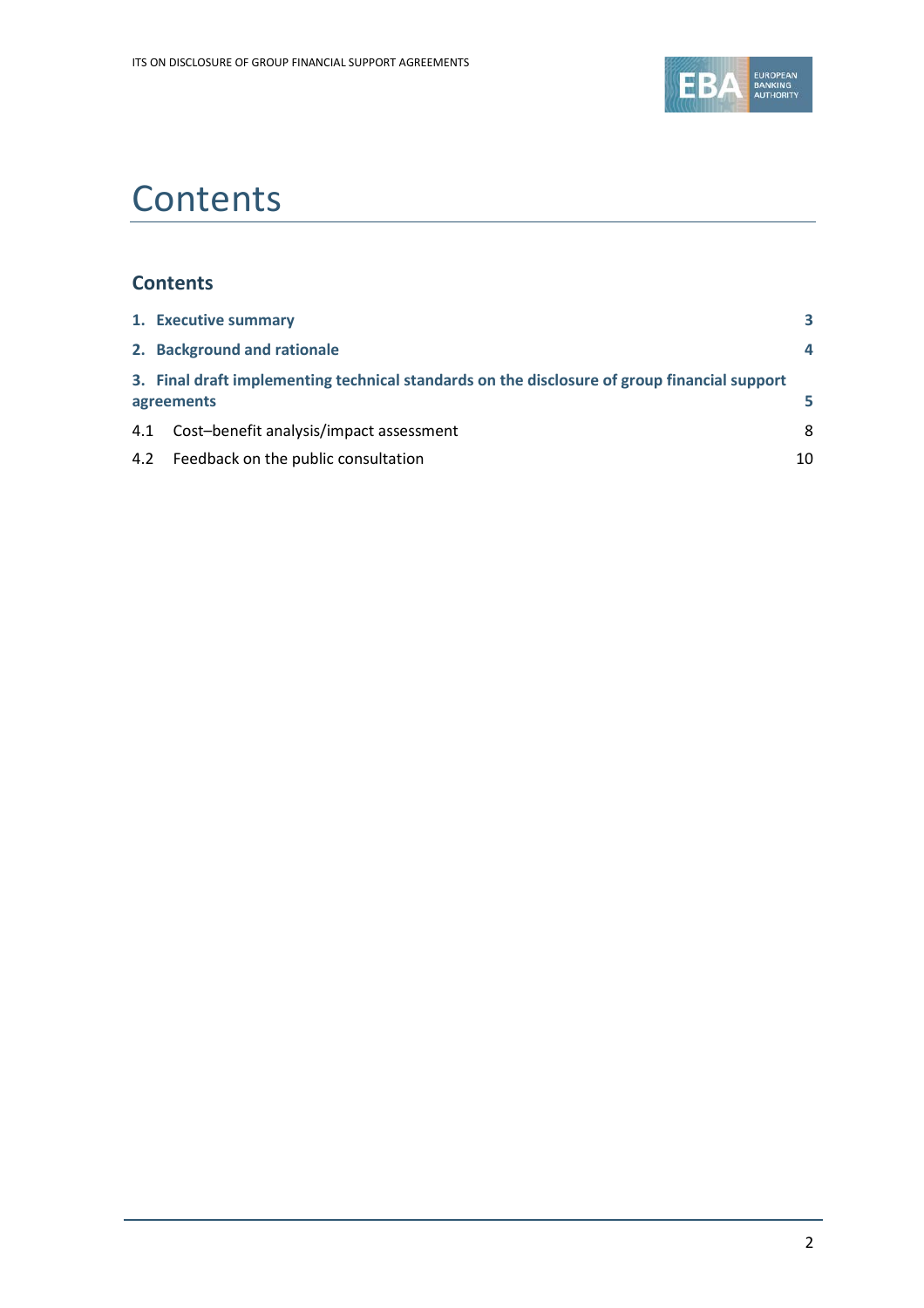

# <span id="page-2-0"></span>1. Executive summary

Chapter III of Directive 2014/59/EU of the European Parliament and of the Council of 15 May 2014 establishing a framework for the recovery and resolution of credit institutions and investment firms aims to enable cross-border groups to allocate liquidity optimally when the group is in financial distress, on the basis of dedicated financial support agreements. The purpose is to set out a clear, harmonised framework, facilitate group support and enhance legal certainty despite existing legal obstacles, while maintaining adequate safeguards for financial stability, including prudential requirements and public interests such as the resolvability of the entity providing the support, as well as for the interests of the group entities concerned and their respective creditors. Articles 19 and 23 contain various requirements and conditions for group financial support agreements and the provision of support based on these agreements. Article 23 of Directive 2014/59/EU mandates the EBA to develop draft regulatory technical standards (RTS) and to issue guidelines on the various conditions for the provision of financial support that must be satisfied to permit one group entity to provide financial support to another group entity that meets the conditions for early intervention based on a support agreement in accordance with Article 19.

As one important safeguard for groups' shareholders and creditors, Directive 2014/59/EU provides for disclosure of the general terms of a support agreement. The EBA is mandated to develop draft implementing technical standards (ITS) specifying the form and content of this disclosure. The disclosure should be made on the institution's website and include relevant information such as the consideration and repayment modalities while respecting the need for confidentiality of more specific information.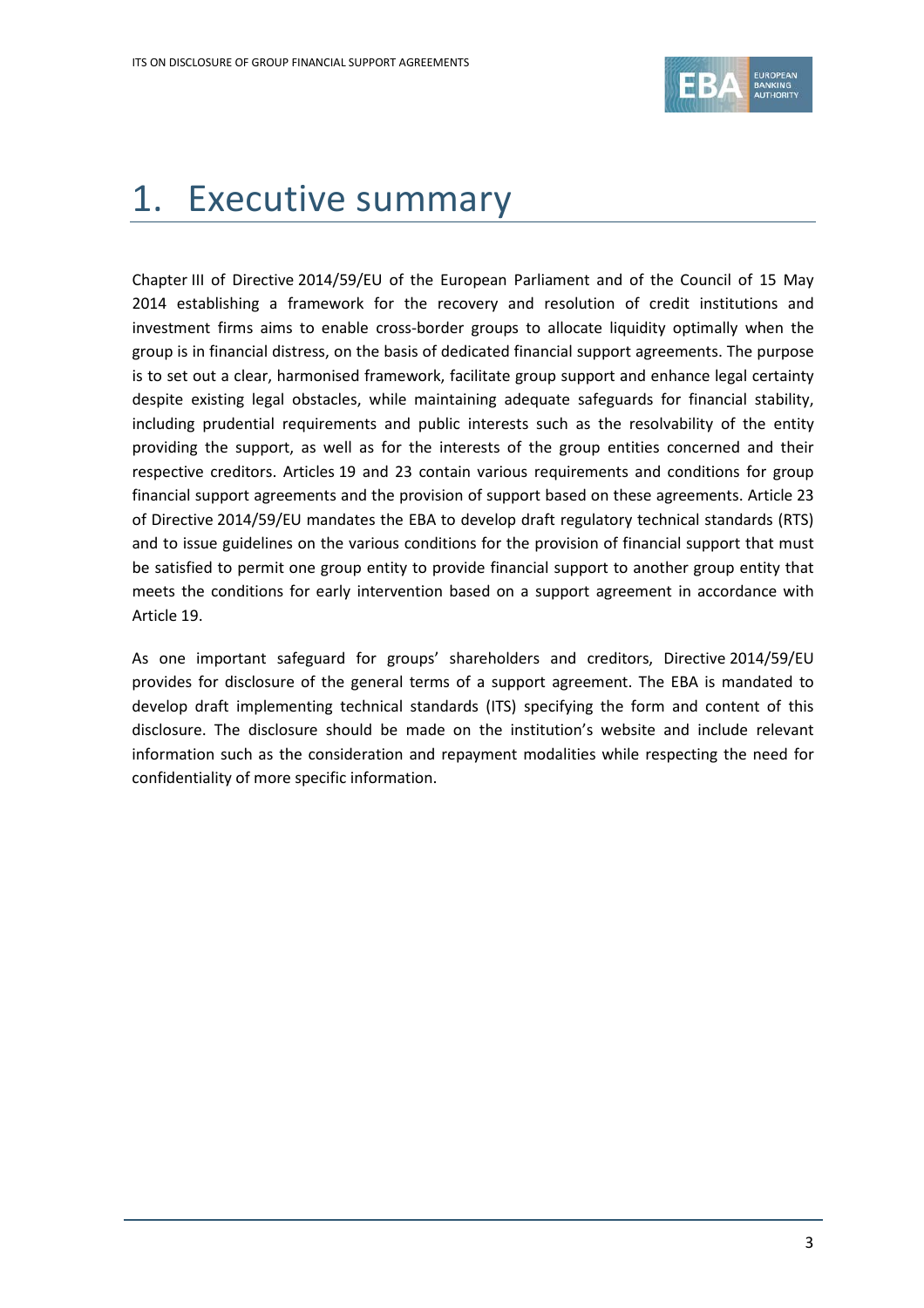

## <span id="page-3-0"></span>2. Background and rationale

Article 26(2) of Directive 2014/59/EU mandates the EBA to develop draft ITS to specify the form and content of the description of the general terms of a group financial support agreement and the disclosure of the names of the group entities that are party to it.

The draft ITS establish that the disclosure should be made on the institution's website, thereby ensuring the accessibility of the information on support agreements.

To provide all necessary information for shareholders and creditors and any further stakeholders in the entities concerned, the description should include the form the support may take, the maximum amount, the principles for calculation of the consideration for the provision of the support, and a general description of the maturity profile and the maximum term of loans provided as support, of the termination and prepayment rights, and of collateral and margin requirements. This selection also takes into account the principle of proportionality when defining disclosure obligations of institutions and the interest of institutions in keeping sensitive information confidential.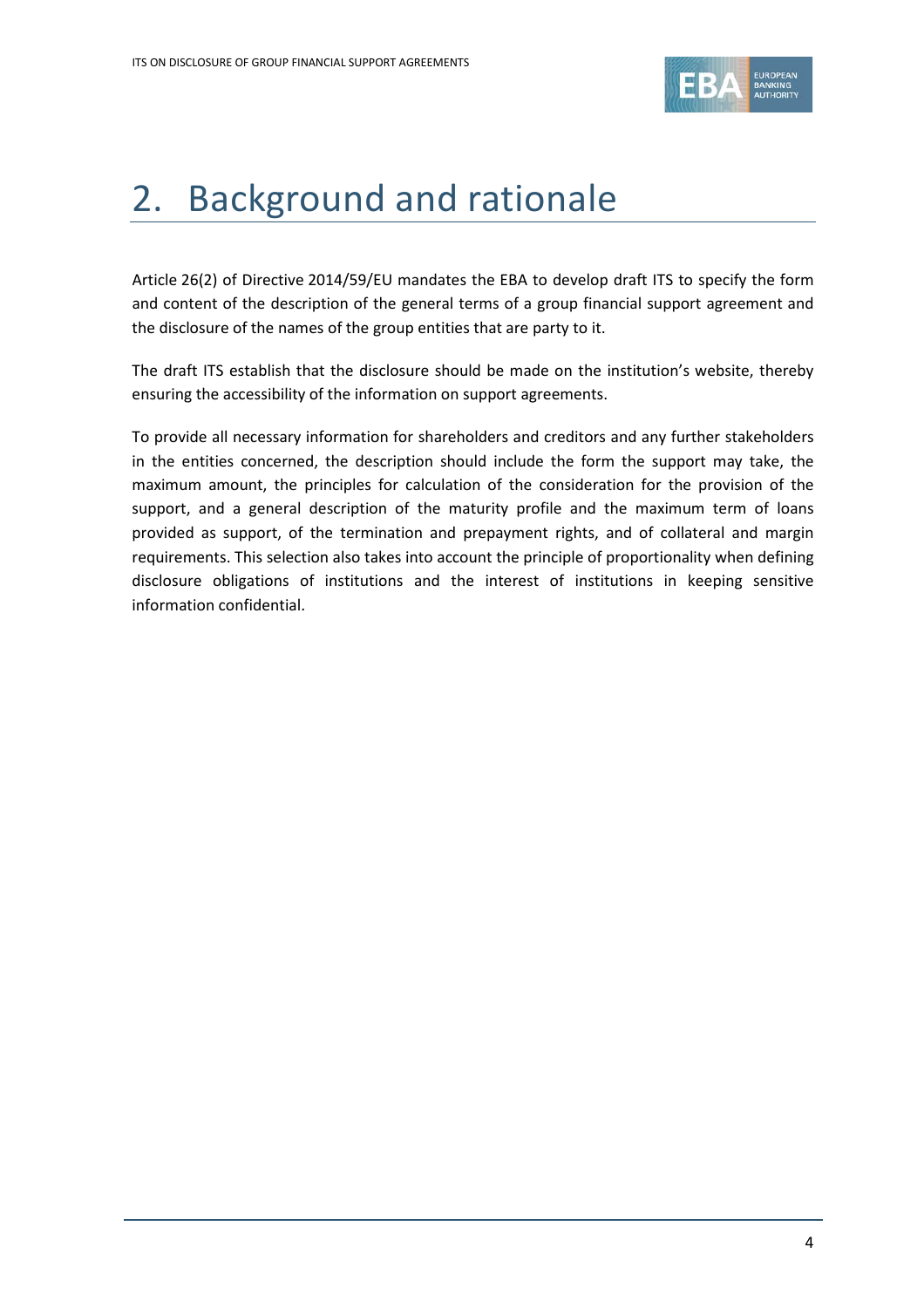

# <span id="page-4-0"></span>3. Final draft implementing technical standards on the disclosure of group financial support agreements

### **COMMISSION IMPLEMENTING REGULATION (EU) No …/..**

#### **of XXX**

**laying down implementing technical standards with regard to the form and the content of the description of group financial support agreements in accordance with Directive 2014/59/EU of the European Parliament and of the Council establishing a framework for the recovery and resolution of credit institutions and investment firms**

#### THE EUROPEAN COMMISSION,

Having regard to the Treaty on the Functioning of the European Union,

Having regard to Directive 2014/59/EU of 15 May 2014 of the European Parliament and of the Council establishing a framework for the recovery and resolution of credit institutions and investment firms and amending Council Directives 77/91/EEC and 82/891/EC, Directives 2001/24/EC, 2002/47/EC, 2004/25/EC, 2005/56/EC, 2007/36/EC and 2011/35/EC and Regulation (EU) No 1093/2010 of the European Parliament and of the Council[1](#page-4-1) and in particular Article 26(2) thereof,

Whereas:

 $\overline{a}$ 

- (1) Chapter III of Directive 2014/59/EU sets rules for group finanical support agreements to provide financial support among a Union parent institution, or an entitiy referred to in point (c) or (d) of Article 1(1) of Directive 2014/59/EU and its subsidiaries in other Member States or third countries that are institutions or financial institutions covered by the consolidated supervision of the parent undertaking, provided that the entity receiving the support meets the conditions for early intervention. This allows transfers of funding in a situation where a group entity is in severe distress. To make informed investment decisions, creditors and investors need transparency regarding risks and potential obligations resulting from these agreements and the chances of a recovery of the group resulting from the support agreement. Therefore the agreement should be in a form easily accessible to the public, comparable to financial statements.
- (2) The general terms of the group financial support agreement to be disclosed should include relevant information, such as the maximum amount of support, the

<span id="page-4-1"></span><sup>1</sup> OJ L 173, 12.6.2014, p. 190.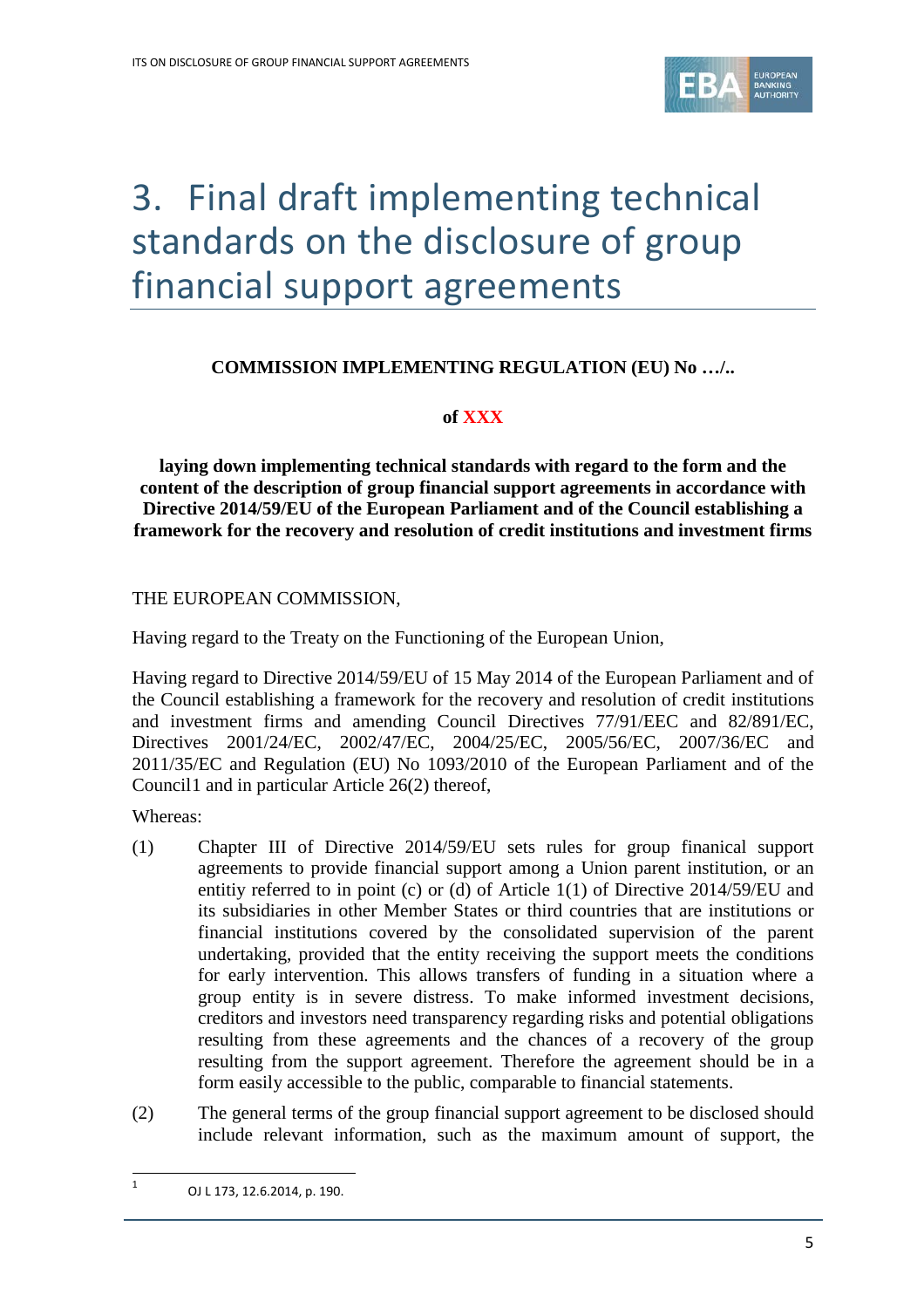

principles for calculation of the consideration for the provision of the support, a general description of the maturity profile and the maximum term of loans provided as support. However, the disclosure should respect the need for confidentiality of more specific information.

- (3) This Regulation is based on the draft implementing technical standards submitted by the European Supervisory Authority to the Commission.
- (4) The European Supervisory Authority has conducted open public consultations on the draft implementing technical standards on which this Regulation is based, analysed the potential related costs and benefits and requested the opinion of the Banking Stakeholder Group established in accordance with Article 37 of Regulation (EU) No 1093/[2](#page-5-0)010 of the European Parliament and of the Council<sup>2</sup>.

#### HAS ADOPTED THIS REGULATION:

#### *Article 1*

#### *Form of disclosure*

Each institution that is a party to the group financial support agreement entered into pursuant Article 19 of Directive 2014/59/EU shall make disclosures under this Regulation on its website in a form that ensures accessibility to the public. To the extent the institution discloses financial statements of the group, the disclosure shall be made in the same form as established for the non-quantitative information included in the financial statements.

#### *Article 2*

#### *Terms to be disclosed*

- 1. Institutions shall disclose at least the following information:
	- (a) The names of the group entities being a party to the group financial support agreement;
	- (b) the form the support may take;

 $\overline{a}$ 

- (c) in case of a loan, the purposes for which the capital advanced under the loan may be used;
- (d) in case of a guarantee, which transactions and which third parties are potentially covered;
- (e) to which extent obligations to provide group financial support and entitlement to receive group financial support of each of the parties to the group financial support agreement are reciprocal; if the agreement is not

<span id="page-5-0"></span><sup>2</sup> Regulation (EU) No 1093/2010 of the European Parliament and of the Council of 24 November 2010 establishing a European Supervisory Authority (European Banking Authority), amending Decision No 716/2009/EC and repealing Commission Decision 2009/78/EC (OJ L 331, 15.12.2010, p. 12).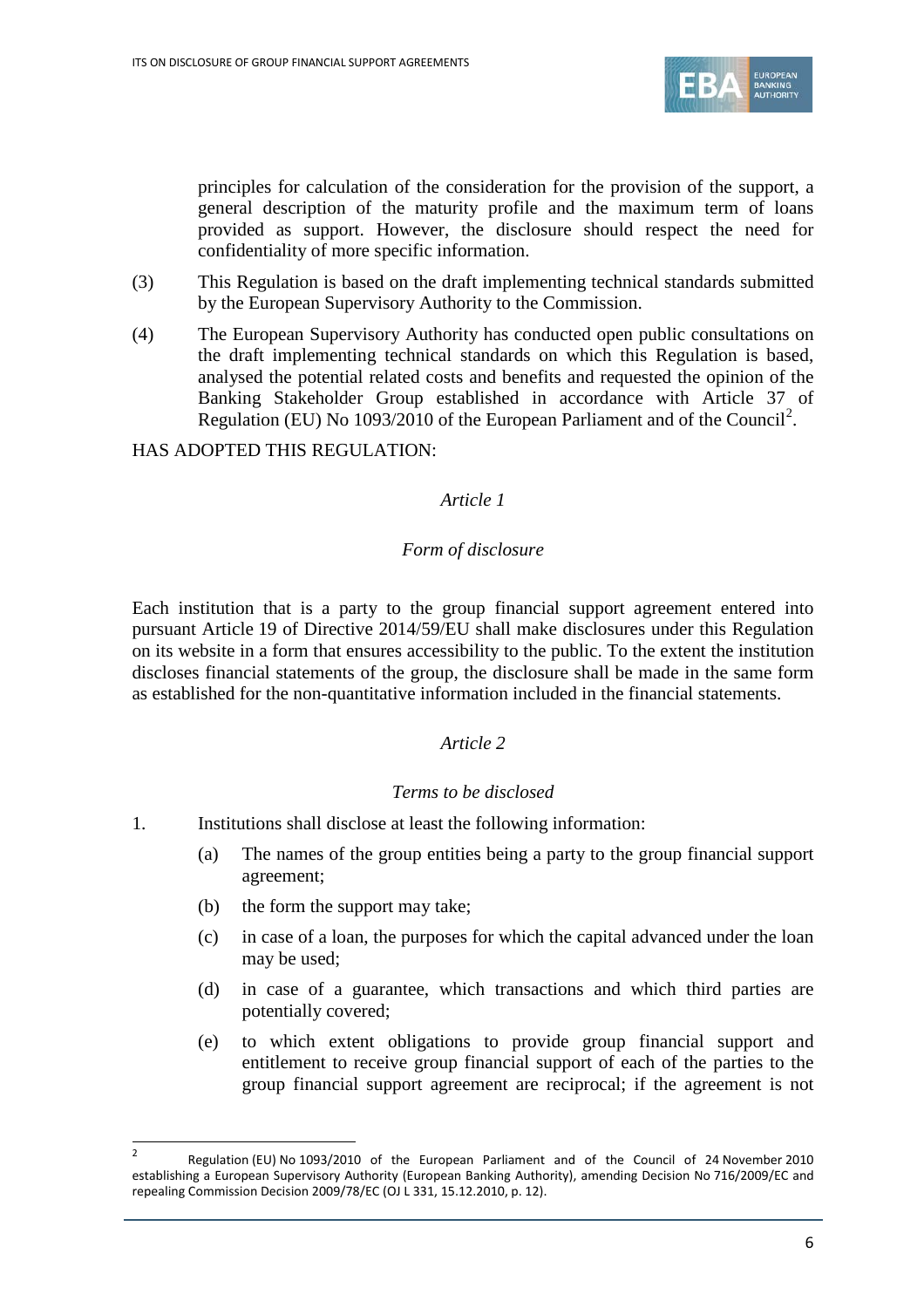

fully reciprocal, the information should differentiate between the different parties following the different terms of agreement;

- (f) the limitations of the group financial support for each form of support covered by the financial support agreement;
- (g) the principles for calculation of the consideration for the provision of the group financial support and how they relate to market conditions at the time of the support;
- (h) a general description of the seniority, the maturity profile and the maximum term of any loans provided as support;
- (i) a general description of any further repayment obligations;
- (j) a general description of the circumstances or indicators relating to the receiving entity and the providing entity that trigger the provision of the support;
- (k) a general description of collateral and margin requirements.

Disclosure shall cover the information applicable to the group entity concerned. This includes information on the terms of the agreement relating to other group entities where it may affect that group entity.

Information that is not applicable shall be indicated as 'non-applicable'.

2. In addition, the disclosure shall be accompanied by a statement that the provision of the financial support is subject to the conditions under Article 23 of Directive 2014/59/EU and to the right of the competent authority to prohibit or restrict the provision pursuant to Article 25 Directive 2014/59/EU.

#### *Article 3*

#### *Entry into force*

This Regulation shall enter into force on the twentieth day following that of its publication in the *Official Journal of the European Union*.

This Regulation shall be binding in its entirety and directly applicable in all Member States.

Done at Brussels,

*For the Commission The President*

*On behalf of the President [Position]*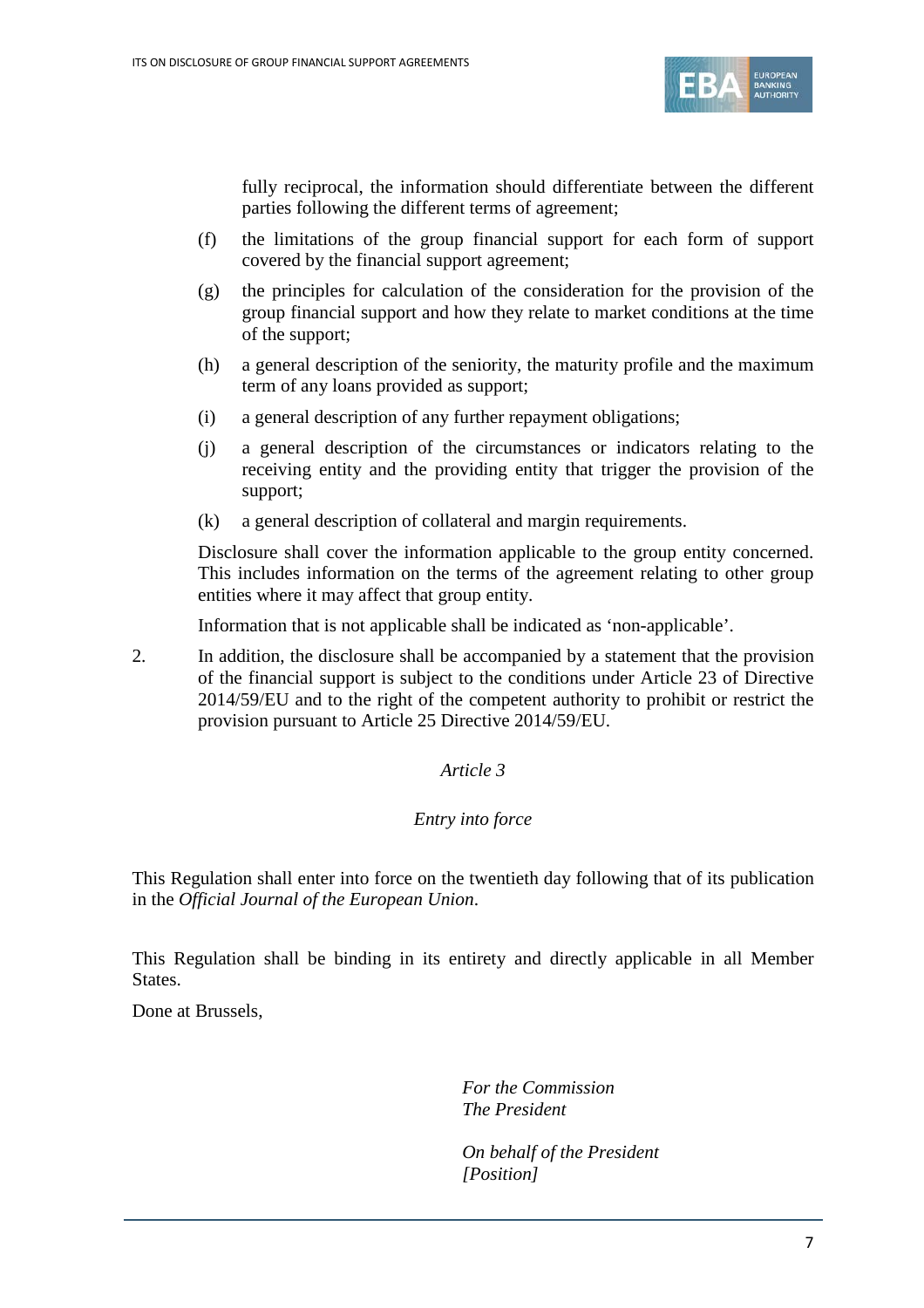

## 4. Accompanying documents

## <span id="page-7-0"></span>4.1 Cost–benefit analysis/impact assessment

### Introduction

Article 26(2) of Directive 2014/59/EU mandates the EBA to develop draft ITS to specify the form and content of the description of the general terms of a group financial support agreement within the meaning of Chapter III of the Directive and the names of the group entities that are party to it.

As per Article 10(1) and 16(2) of Regulation (EU) No 1093/2010 of the European Parliament and of the Council (the EBA Regulation), any draft guidelines and RTS developed by the EBA shall be accompanied by a cost and benefit analysis. Such annex shall provide the reader with an overview of the findings as regards the problem identification, the options identified to remove the problem and their potential impacts.

This annex therefore presents an impact assessment of the policy options considered in these ITS.

### Policy background

In the broader interests of financial stability, Directive 2014/59/EU recognises the objective of restoring the financial stability of a banking group as a whole, while maintaining adequate safeguards to avoid destabilising effects on affiliated providing entities. Pursuant to Article 19(4), Member States shall remove any legal impediment in national law to intra-group financial support transactions.

Therefore, Article 23 stipulates a number of conditions that must be satisfied to permit one group entity (a parent, subsidiary or sister company) to provide financial support to another group entity that meets the conditions for early intervention. Competent authorities have to assess the extent to which these conditions are met when deciding whether or not to authorise the provision of support (Article 25). The conditions contain safeguards relevant for the protection of the entity providing the support and its creditors, as well as for the financial stability of the entities and the financial system as a whole, including public interests.

Article 26(1) stipulates that Member States shall ensure that group entities make public whether or not they have entered into a group financial support agreement pursuant to Article 19 and make public a description of the general terms of any such agreement and the names of the group entities that are party to it and update that information at least annually.

### Problem identification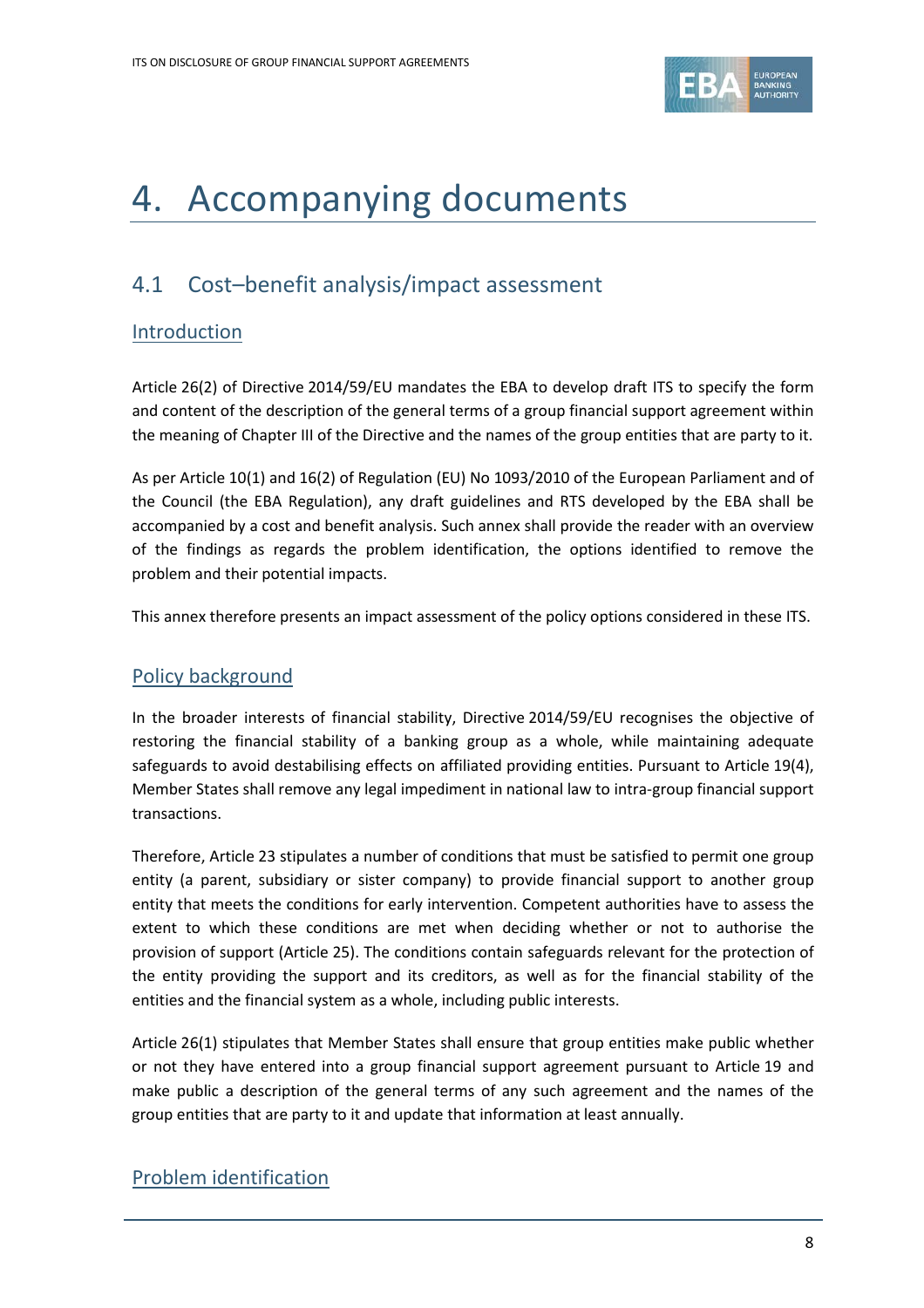

The policy objective of Article 26 is to ensure transparency regarding group financial support agreements with the aim of making it possible for shareholders, creditors and other relevant stakeholders with interests in the entities concerned to take informed decisions.

At the same time the principle of proportionality and the legitimate interest of the group entities in keeping sensitive information regarding the group's policy in a crisis situation confidential must be taken into account.

The draft ITS have to balance this objective and the legitimate interest of institutions when selecting the information to be made public.

### Options considered

The EBA considered different potential scopes for the information requirement:

**Option 1:** detailed information on the following elements: (a) the calculation of the consideration for the provision of the support and how they relate to market conditions at the time of the support; (b) the seniority, the maturity profile and the maximum term of loans provided as support; (c) the circumstances or indicators relating to the receiving entity and the providing entity that trigger the provision of the support; and (d) collateral and margin requirements for the provision of support;

**Option 2:** general description and principles for the elements mentioned above;

**Option 3:** no disclosure of any information relating to indicators that trigger the provision of the support.

Option 1 would be in conflict with the legitimate interest of the institutions in keeping information confidential. Detailed information on indicators that trigger the provision of the support would run the risk that market confidence would be undermined if, in a specific situation, support were or were not granted when certain signals were perceived in the markets and would reduce the management's and the authorities' flexibility in reaching optimal decisions. Details on the consideration and margin requirements might be business secrets, which also need protection. Therefore, only options where no such details are mandatorily disclosed should be chosen.

On the other hand, elements such as the consideration and the trigger for support are material for the assessment of the economic risk resulting from the provision of support. The principles for the calculation of the consideration are explicitly mentioned under the relevant conditions in Article 19. Therefore, they should be disclosed to stakeholders. Therefore, Option 2 is also preferable to the option not requiring disclosure of this information.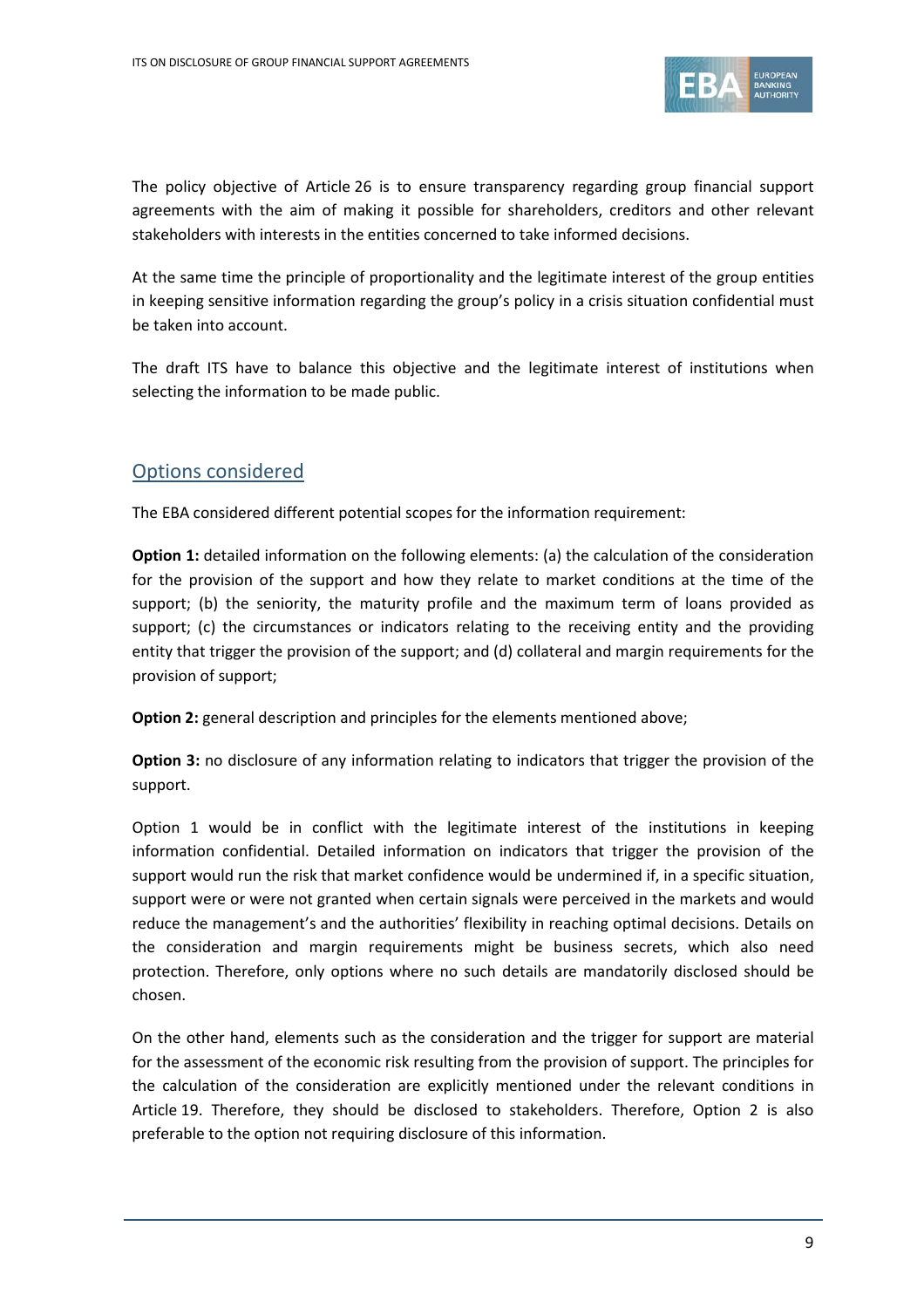

## <span id="page-9-0"></span>4.2 Feedback on the public consultation

The EBA publicly consulted on the draft proposal contained in this paper, together with the draft RTS and draft guidelines specifying the conditions for the provision of group financial support in one single consultation paper.

The consultation period lasted for three months and ended on 4 January 2014. Four responses were received, of which three were published on the EBA website.

The following table presents a summary of the key points and other comments arising from the consultation, the analysis and discussion triggered by these comments and the actions taken to address them if deemed necessary.

In many cases several industry bodies made similar comments or the same body repeated its comments in response to different questions. In such cases, the comments, and the EBA's analysis, are included in the section of this paper where the EBA considers them most appropriate.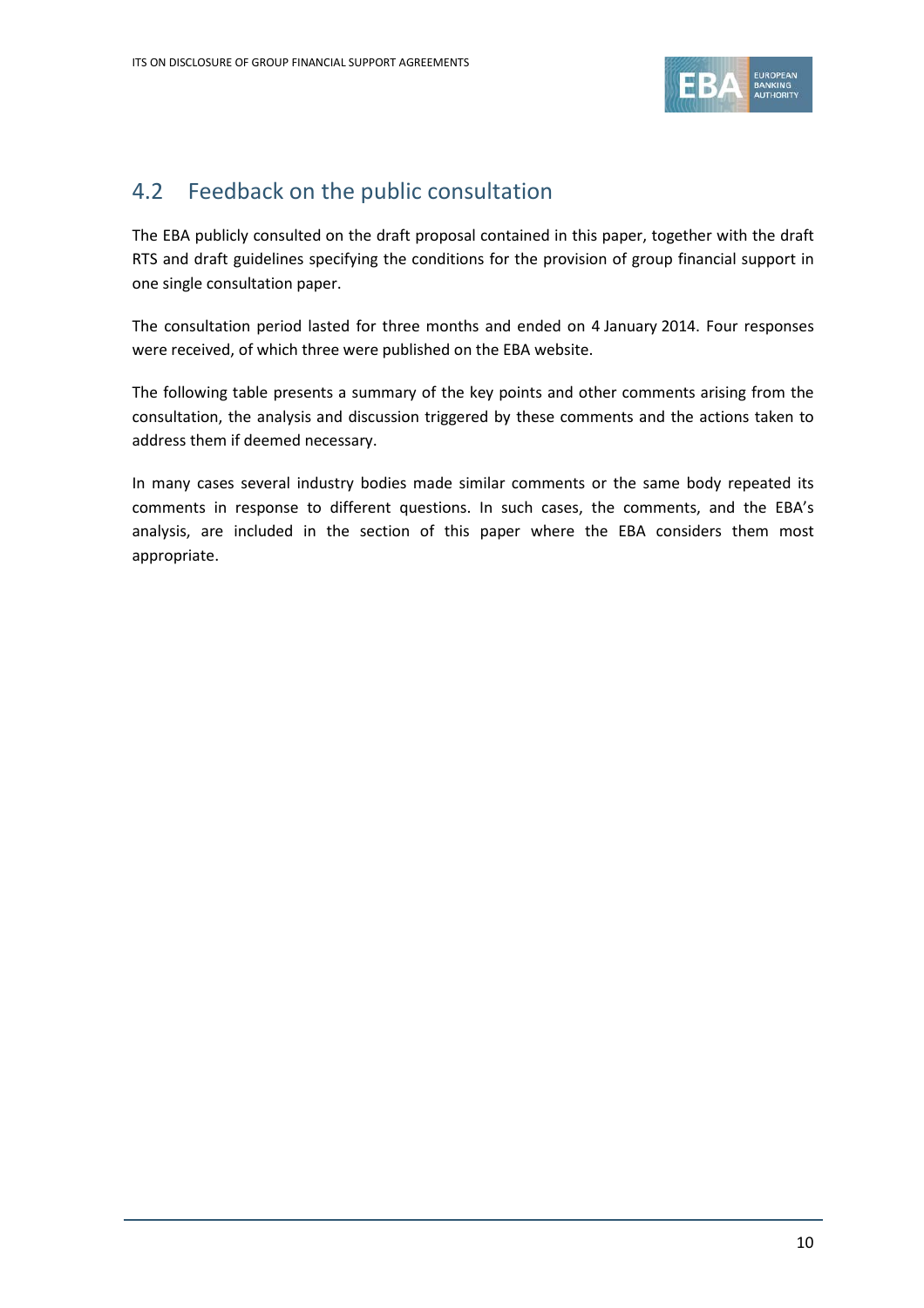

#### **Summary of responses to the consultation and the EBA's analysis**

| <b>Comments</b> |                               |                     | <b>Amendments to</b> |
|-----------------|-------------------------------|---------------------|----------------------|
|                 | Summary of responses received | <b>EBA analysis</b> | the proposals        |

#### **Responses to questions in Consultation Paper EBA/CP/2014/30**

Question: Should a description of additional terms be disclosed? Are there any elements that in your view should not be disclosed?

One respondent asked for clarification under Art. 2 of the ITS that the disclosure should also be made without delay following the activation of the group financial support agreement. Furthermore, the respondent required that the consolidating entity be required to disclose an overview of all financial agreements of all entities within one group.

Another respondent suggested that information should be disclosed by the providing entities, as it is very relevant for their stakeholders. Information should give shareholders a full overview of the economic situation, in particular of the economic consequences of the decision made by the competent authority.

In contrast one respondent does not support the disclosure of any details of group support agreements in public forums.

Disclosure of the agreement with undue delay following the conclusion of the agreement is stipulated in sentence 2 of Art. 2 of the ITS. 'Without delay' is sufficiently specific, as similar terms are used in legal language.

The EBA mandate for the ITS does not include an obligation to disclose an overview of all financial support agreements within the group. In the EBA's view, such an overview might have added value and groups should be encouraged by competent authorities to provide one.

The providing entity has to disclose the information listed in the ITS, as it needs to be disclosed by all parties to the agreement according to Art. 2 of the ITS. The EBA is of the opinion that the information to be disclosed under Art. 3 of the ITS already includes a wide range of information and will give

No amendment.

The current text ensures an appropriate balance between legitimate interests in confidentiality and the need to inform shareholders, creditors and investors.

shareholders a good overview of the economic

situation etc.